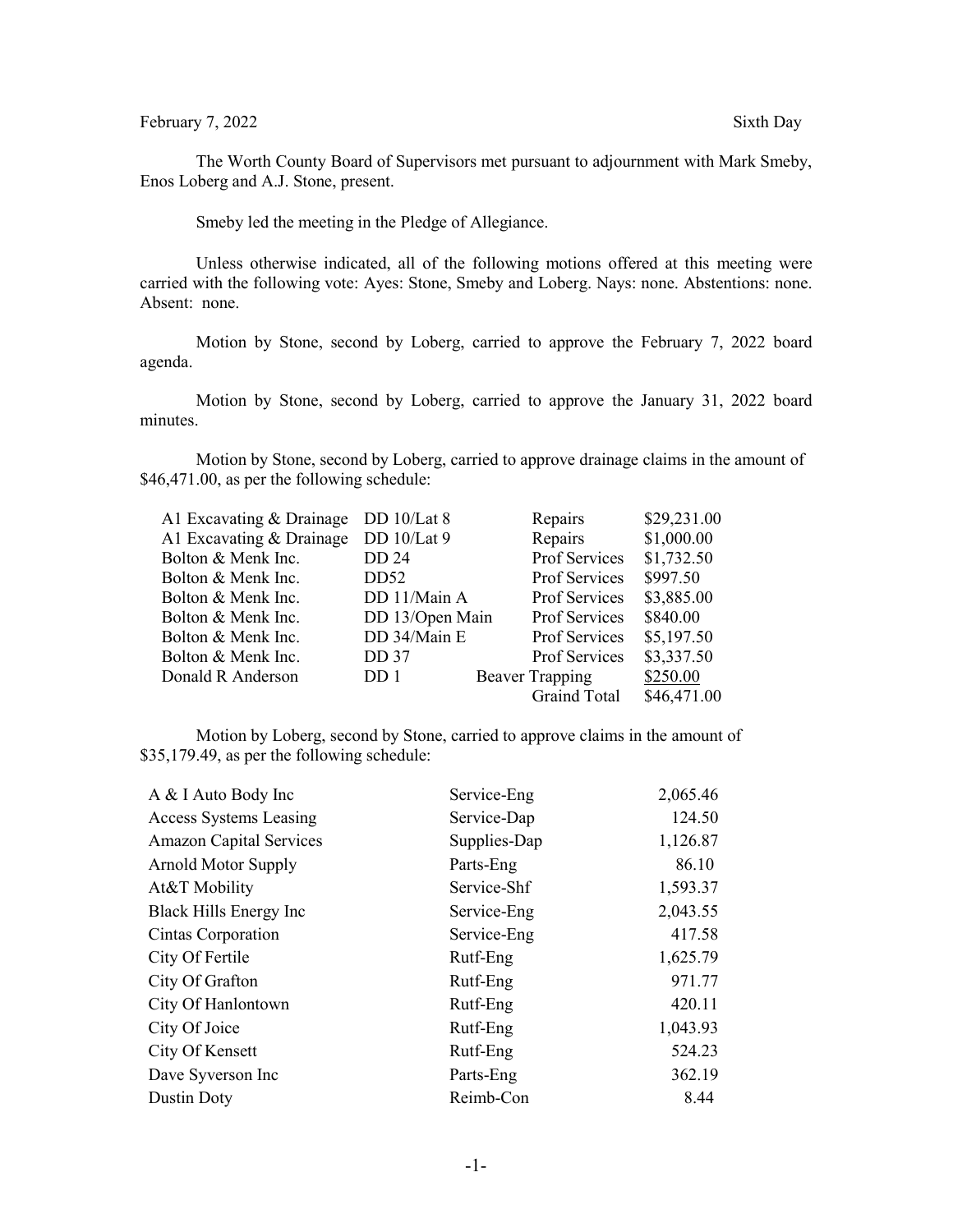| Enos Loberg                       | Mileage-Sup        | 120.87    |
|-----------------------------------|--------------------|-----------|
| Greve Law Office                  | Rent & Payroll-Aty | 6,255.58  |
| Injectech Diesel Service          | Parts-Eng          | 78.86     |
| Joel Rohne                        | Mileage-It/Gis     | 35.00     |
| Joe's Collision & Performance Inc | Service-Shf        | 74.01     |
| Kevin Springer Construction       | Service-Gsr        | 300.00    |
| Lair's 66                         | Fuel-Eng           | 63.75     |
| <b>Lawson Products Inc</b>        | Supplies-Eng       | 371.30    |
| Lutheran Services In Iowa, Inc    | Service-Juj        | 1,119.60  |
| Northwood Dental Associates       | Service-Shf        | 116.00    |
| Northwood Electric Inc            | Service-Eng        | 2,066.94  |
| Northwood Sanitation Llc          | Service-Gsr        | 191.50    |
| Nuss Truck & Equipment Inc        | Service-Eng        | 4,323.95  |
| Olsen Implement Inc               | Service-Con        | 244.20    |
| Overhead Door Co Of Mason City    | Service-Sdp        | 240.00    |
| Plunkett's Pest Control Inc       | Service-Con        | 37.86     |
| R80 Llc                           | Fuel-Eng           | 83.01     |
| <b>Ram Systems</b>                | Service-Phd        | 720.00    |
| Reinhart Food Service Llc         | Supplies-Shf       | 284.85    |
| Servpro Of Mason City             | Service-Gsr        | 300.00    |
| <b>Sustainability Maintained</b>  | Service-Sdp        | 1,601.50  |
| <b>Trading Post</b>               | Supplies-Eng       | 199.99    |
| Verizon Wireless                  | Service-Ema        | 40.01     |
| Waste Management Of Iowa Inc      | Service-Sdp        | 796.88    |
| Winnebago Coop Telephone Assn     | Service-Gsr        | 3,099.94  |
|                                   | <b>Grand Total</b> | 35,179.49 |

Motion by Stone, second by Loberg, carried to approve sheriff's monthly report.

Motion by by Loberg, second by Stone, carried to approve the Class C Liquor License with ownership updates for Joe Siems d/b/a Thirsty Dog Lounge.

Motion by Stone, second by Loberg, carried to approve an agreement between Worth County and the City of Northwood regarding combined precinct for elections.

Motion by Stone, second by Loberg, carried to appoint Merlin Bartz to NIACOG (Economic interests) and Mark Smeby to County Board of Health.

Motion by Loberg, second by Stone, carried to approve NIACOG Housing Trust Fund to administer State Housing Trust Fund dollars for Worth County.

Chairperson Smeby recessed the regular session at 10:15 A.M.

Chairperson Smeby reconvened the regular session at 10:34 A.M. John Torbert, IDDA gave an update in drainage legislation to the board.